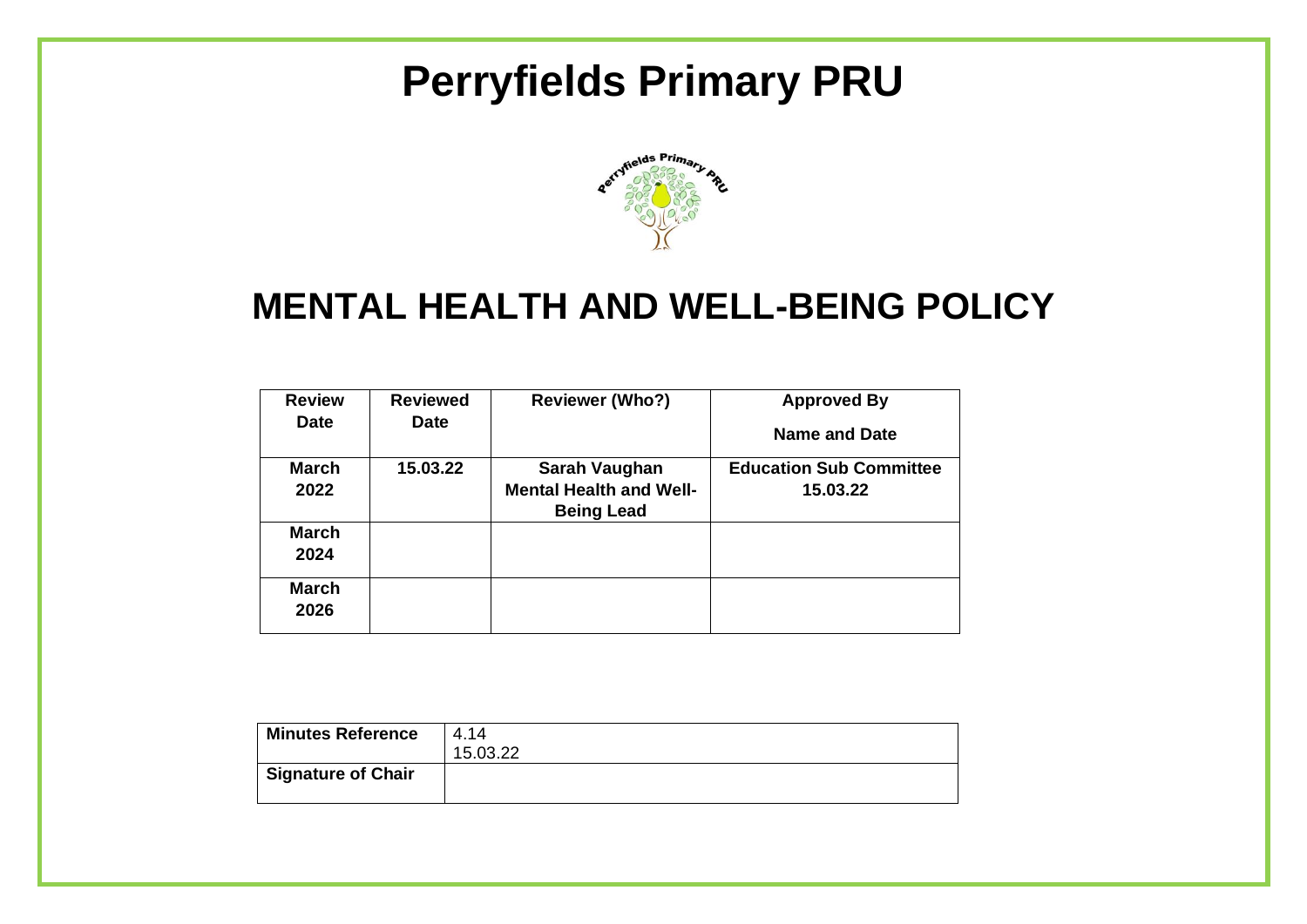### **Policy Statement**

At Perryfields Primary PRU we are committed to supporting the emotional health and well-being of all our pupils and staff.

We have a supportive and caring ethos and our approach is respectful and kind, where each individual and contribution is valued. At our school we know that everyone experiences life challenges that can make us vulnerable and at times, anyone may need additional emotional support. We take the view that positive mental health is everybody's responsibility and that we all have a role to play.

At our school we:

- help pupils and staff to understand their emotions and feelings
- help pupils and staff to feel comfortable sharing any concerns or worries
- help pupils and staff socially to develop and maintain relationships
- promote self-esteem and ensure pupils and staff know that they matter
- encourage pupils and staff to be confident and 'dare to be different'
- help pupils and staff to develop emotional resilience and to manage setbacks

We promote a mentally healthy environment through:

- Promoting our school values and encouraging a sense of belonging.
- Promoting pupil and staff voice and opportunities to participate in decision-making
- Celebrating both academic and non-academic achievements
- Providing opportunities to develop a sense of self-worth through taking responsibility for themselves and others
- Providing opportunities to reflect.
- Access to appropriate support that meets their needs

We pursue our aims through:

- Universal, whole school approaches
- Support for pupils going through difficulties including; exclusion and trauma
- Specialised, targeted approaches aimed at pupils with more complex or long-term difficulties including attachment disorder.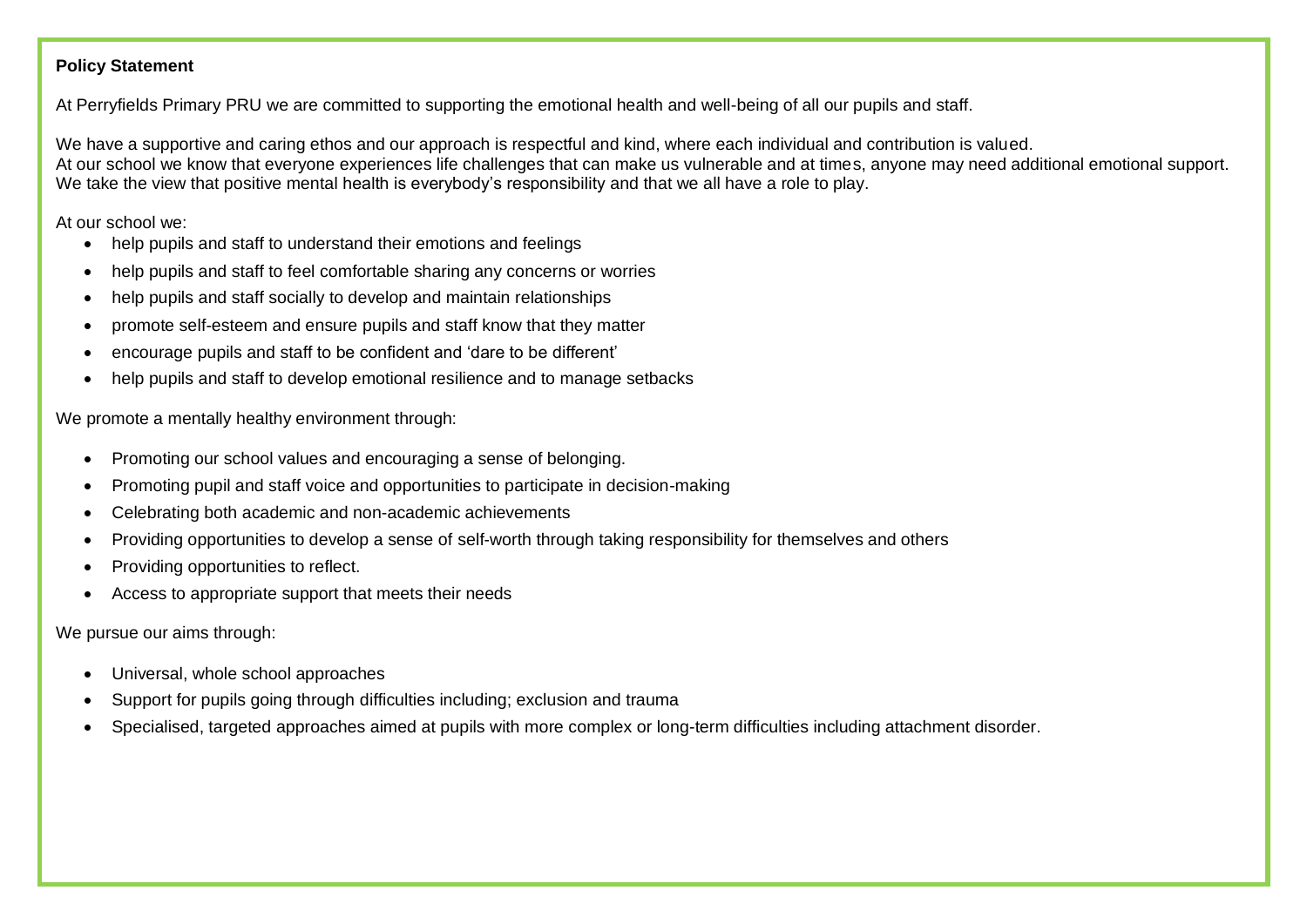#### **Scope**

This policy should be read in conjunction with our SEND policy in cases where pupils mental health needs overlap with these. This policy should also be read in conjunction with policies for Relationships and Behaviour and Anti-bullying, and PSHE and SMSC policies. It also sits alongside child protection procedures.

#### **Lead Members of Staff**

Whilst all staff have a responsibility to promote the mental health of pupils, staff with a specific, relevant remit include:

- Steph Halliday DSL
- Pete Hines / Rob Harrison / Sarah Vaughan DDSL
- Sarah Vaughan Mental Health and well-being lead

### **Teaching about Mental Health**

The skills, knowledge and understanding needed by our pupils to keep themselves mentally healthy and safe are included as part of our PSHE curriculum. The specific content of lessons will be determined by the specific needs of the cohort alongside the use of Jigsaw and the PHSE association guidance to ensure that we teach mental health and emotional wellbeing issues in a safe and sensitive manner.

### **Targeted support**

The school will offer support through targeted approaches for individual pupils or groups of pupils, which may include:

- Thrive and Trauma Informed embedded approach throughout the unit
- Targeted Jigsaw resources
- Managing feelings resources e.g. 'worry boxes'
- Therapeutic activities including art, lego and relaxation, yoga, massage and mindfulness techniques.
- Play Therapy
	- o Strengths and Difficulties questionnaire
	- o The Boxall Profile
	- o Emotional literacy scales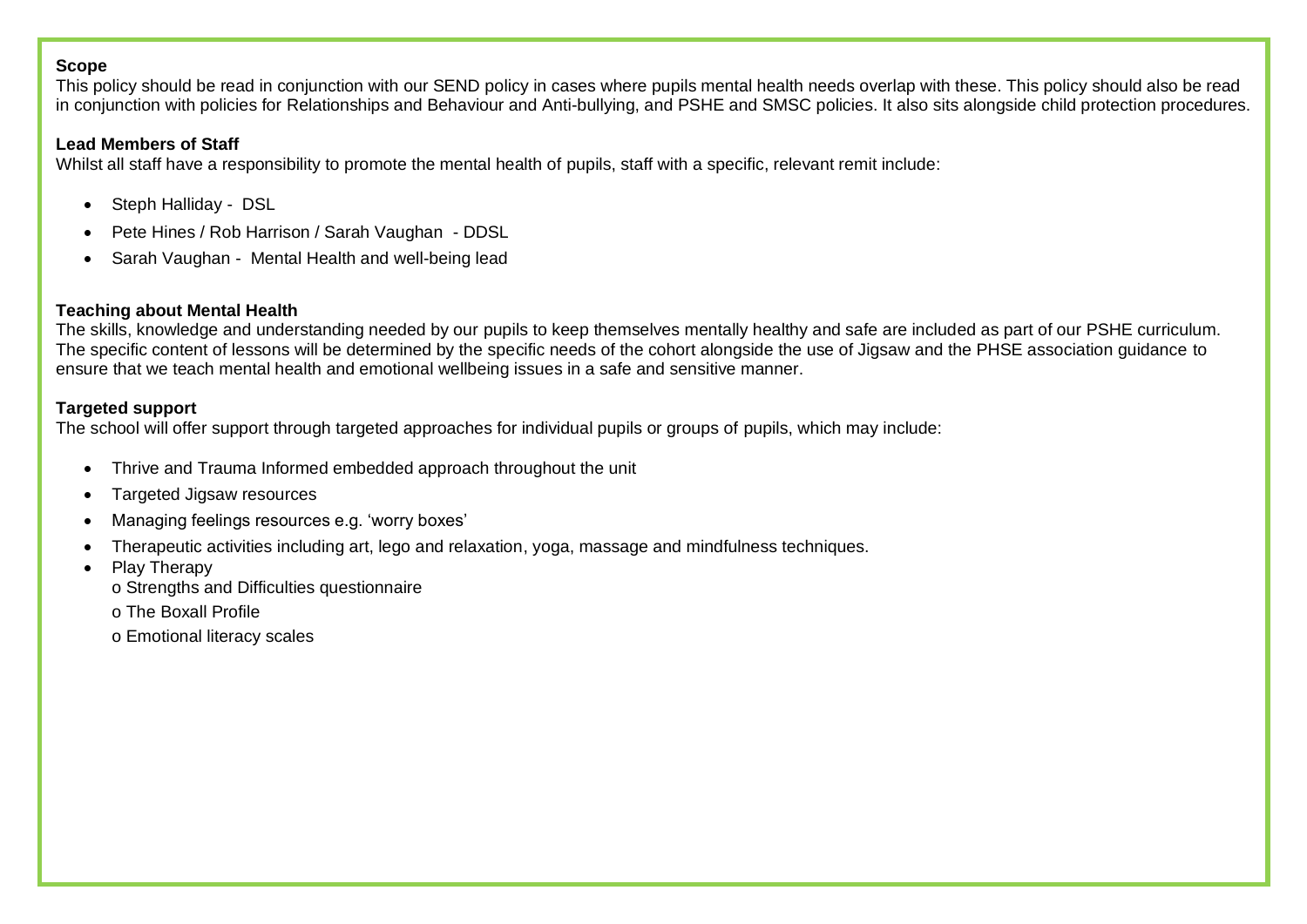The school will make use of resources to assess and track wellbeing as appropriate including:

# **Signposting**

We will ensure that staff, pupils and parents are aware of what support is available within our school and how to access further support.

# **Identifying needs and Warning Signs (See Appendix)**

All staff will complete termly wellbeing trackers on their pupils aimed at identifying a range of possible difficulties including:

- $\leftarrow$  Attendance
- $\ddot{+}$  Punctuality
- $\leftarrow$  Relationships
- $\leftarrow$  Approach to learning
- $\leftarrow$  Physical indicators
- $\bigstar$  Negative behaviour patterns
- $\leftarrow$  Family circumstances
- $\leftarrow$  Recent bereavement
- $\ddot{\bullet}$  Health indicators

School staff may also become aware of warning signs, which indicate a student is experiencing mental health or emotional wellbeing issues. These warning signs are always be taken seriously and staff observing any of these warning signs communicate their concerns with the DSL / DDSL.

Possible warning signs include:

- $\downarrow$  Changes in eating / sleeping habits
- $\overline{\phantom{a}}$  Becoming socially withdrawn
- $\leftarrow$  Changes in activity and mood
- $\ddot{\bullet}$  Talking or joking about self-harm or suicide
- $\overline{\phantom{a}}$  Expressing feelings of failure, uselessness or loss of hope
- $\ddot{+}$  Repeated physical pain or nausea with no evident cause
- An increase in lateness or absenteeism
- $\leftarrow$  Changes in behaviour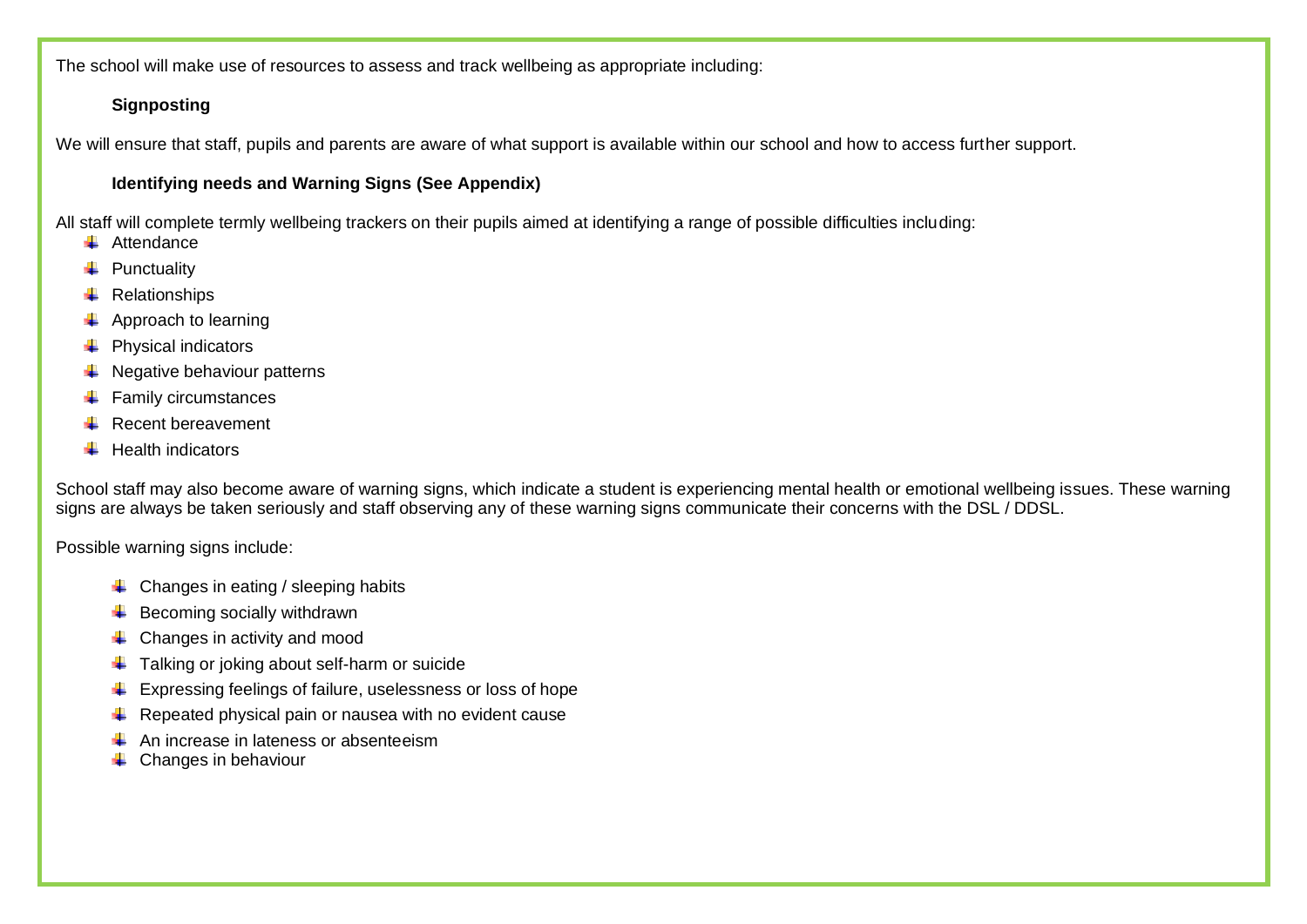### **Working with Parents**

In order to support parents we will:

- Highlight sources of information and support about mental health and emotional wellbeing on our school website
- Share and allow parents to access sources of further support e.g. Parent Press
- Ensure that all parents are aware of who to talk to, and how to access this, if they have concerns about their child
- Share ideas about how parents can support positive mental health in their pupils
- Keep parents informed about the mental health topics their pupils are learning about in PSHE and share ideas for extending and exploring this learning at home

## **Working with other agencies and partners**

As part of our targeted provision the school will work with other agencies to support pupils's emotional health and wellbeing including:

- The school nurse
- Educational psychology services
- Behaviour support through Perryfields Primary PRU Outreach Prevention Work Offer
- **Paediatricians**
- CAMHS (child and adolescent mental health service) / CAMHS Cast
- Counselling services
- Play therapist
- Early help family support

# **Training**

- As a minimum, all staff will receive regular training about recognising and responding to mental health issues as part of their regular child protection training in order to enable them to keep pupils safe.
- The PHSE Association Guidance portal
- Continued CPD to support staff with specific pupils; ( ongoing Thrive / Trauma Informed training)